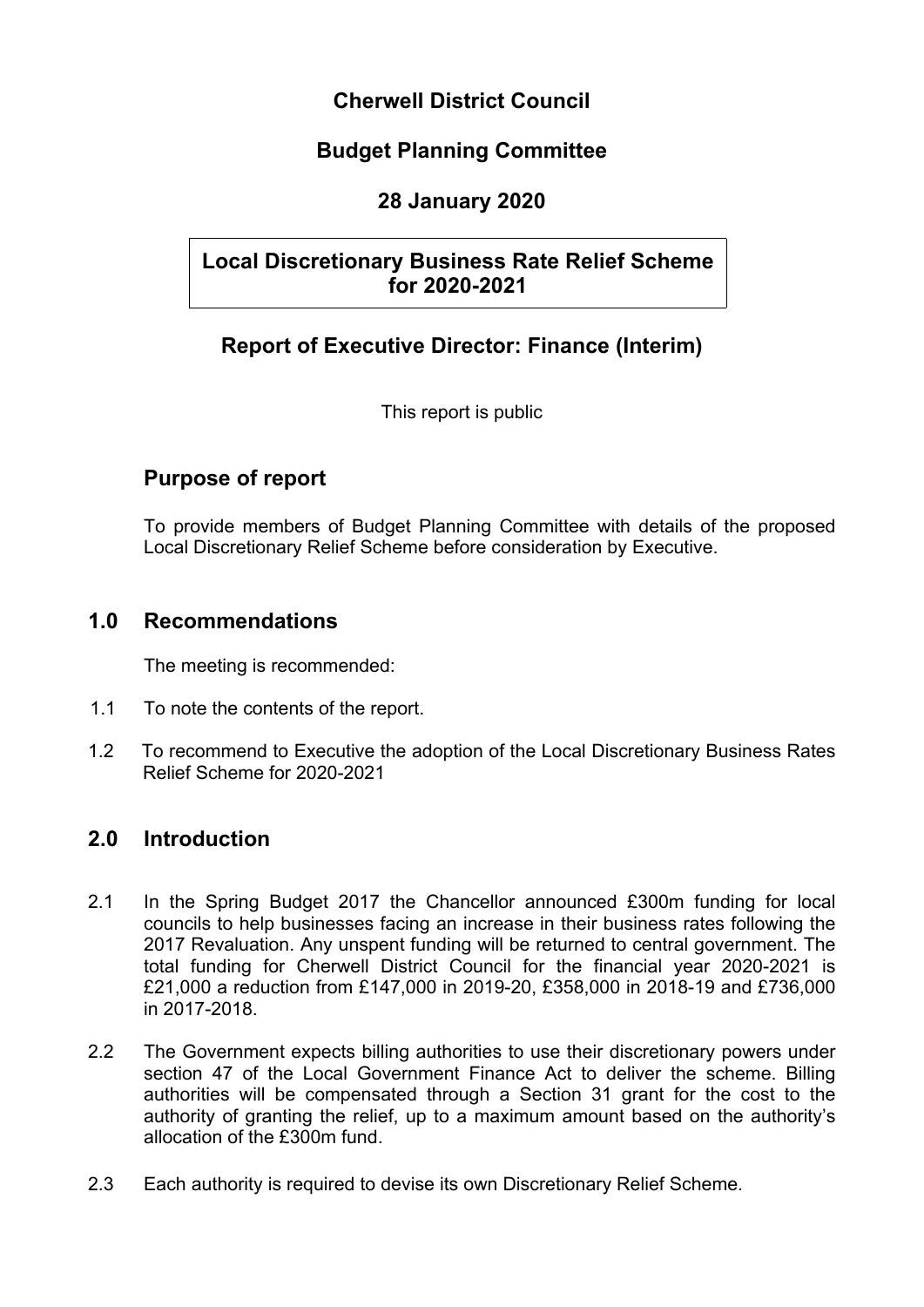# **3.0 Report Details**

- 3.1 The assistance Cherwell District Council can offer under the scheme is limited by the £21,000 funding provided. Based on a minimum award of £50.00 relief will be awarded to 177 businesses.
- 3.2 A copy of the proposed Local Discretionary Business Rate Relief Policy for 2020- 2021 is shown at Appendix A of this report. The draft policy for 2020-2021 remains unchanged to again maximise the use of funding and to support local businesses.
- 3.3 The attached policy outlines the proposed qualifying criteria and exclusions.
- 3.4 European "State Aid" rules apply to any business rates relief granted.

# **4.0 Conclusion and Reasons for Recommendations**

4.1 Members are asked to note the contents of the report and to recommend to Executive the adoption of the policy for 2020-2021.

### **5.0 Consultation**

5.1 It is a requirement of the Local Discretionary Relief Scheme that we consult with major preceptors on the proposed scheme and we also intend to consult with the local business community.

# **6.0 Alternative Options and Reasons for Rejection**

6.1 The following alternative options have been identified and rejected for the reasons as set out below.

 Option 1: Members could choose not to recommend the proposed schemes to Executive, but since expenditure will be reimbursed the Government expects billing authorities to grant relief to all qualifying ratepayers

# **7.0 Implications**

### **Financial and Resource Implications**

7.1 The report sets out the proposed Local Discretionary Relief scheme to provide relief to business ratepayers in properties facing business rates rises as a result of the Revaluation. The local scheme aims to distribute no more than Government funding allocation provided. The Government has announced that it will reimburse councils for the actual cost of relief granted, in accordance with its guidance, through Section 31 grant.

Comments checked by: Dominic Oakeshott Assistant Director Finance [Dominic.oakeshott@cherwell-DC.gov.uk](mailto:Dominic.oakeshott@cherwell-dc.gov.uk)